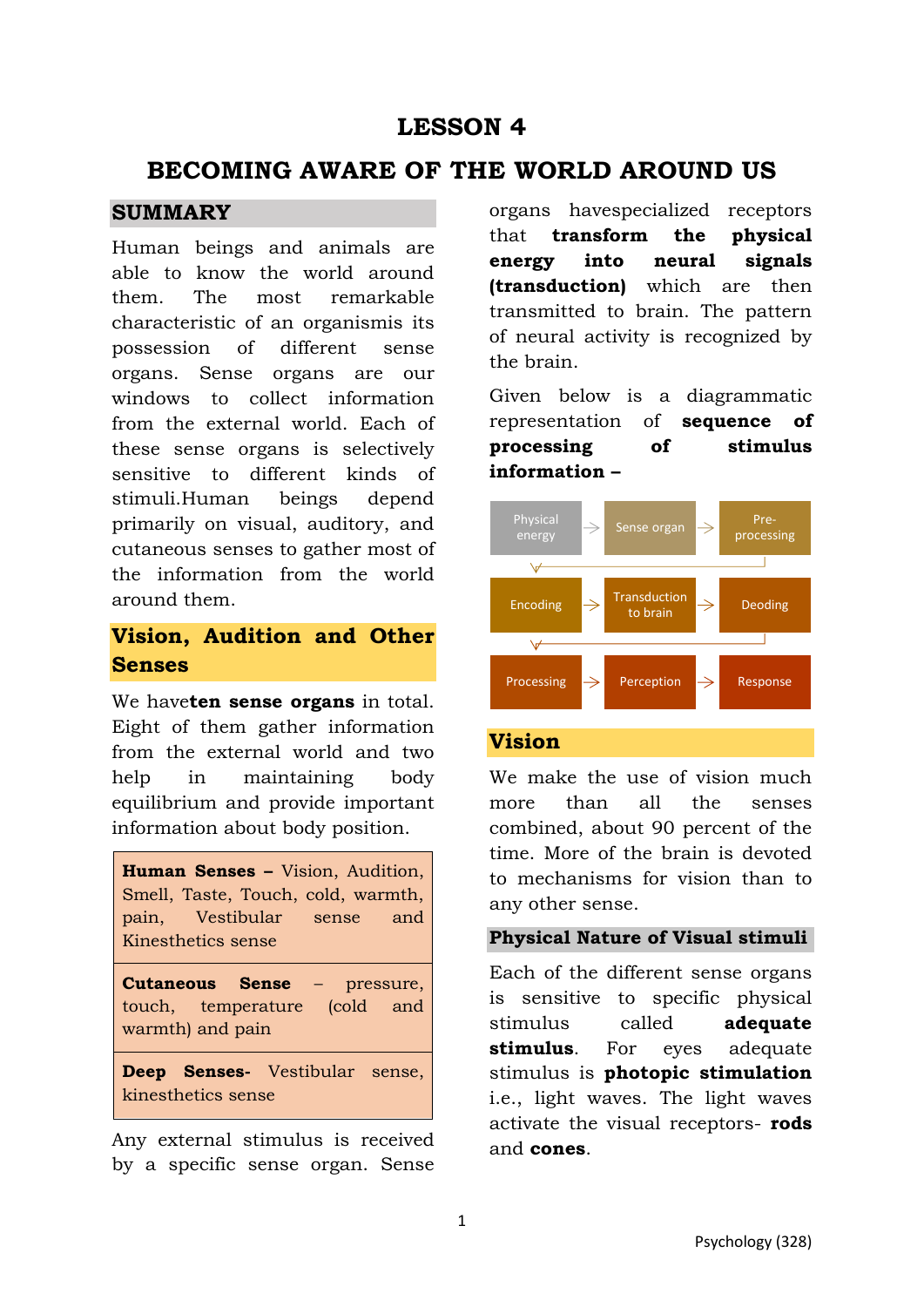The eyes receive light reflected from objects in the world and from this we perceive colour, shape, depth, texture, etc.

The **visible spectrum range** for human eye is – **400 nm to 750 nm** (approx.).

#### **Structure of the Eye**

A human eye weighs about 7 gm and its diameter is 25mm. It has four major parts – **cornea, iris, lens, retina**.



**Cornea** – Light rays enter the eye through cornea. It is transparent, sharply curved and focuses light on the retina.

**Pupil** – behind cornea is pupil**.** It appears black. The amount of light that enters pupil is regulated by **iris**.

**Iris –** it's a ring of muscle whose pigmentation gives the eye its colour (brown, blue, etc.). It contracts and dilates reflexively and regulates the amount of light. It allows the eye to adapt as light levels change.

**Lens** – after passing through pupil, light pass through the transparent lens. The **ciliary muscles** attached to the lens modify its curvature to focus light **(accommodation)** on the retina.

Cornea and **sclera** (surround the retina) serve to protect eye from injury and maintain its shape. **Choroid** is themiddle layer of dark material richly supplied with blood vessels.

#### **The Retina**

**Retina** is a thin and delicate inner layer containing the photoreceptors and an elaborate network of interconnecting nerve tissues. Retina is the most important part of the eye.

The light reaches the retina by passing through the **anterior (front)** and **posterior chambers** containing watery fluid (called **aqueous** and **vitreous humor**) and the various retinal layers.

Finally, it reaches the visual receptors, the rods and the cones, located near the back of the retina. These specialized cells (receptors) convert light energy into electrical potential (electrical signals). Here is the diagram representing structure of human eye -

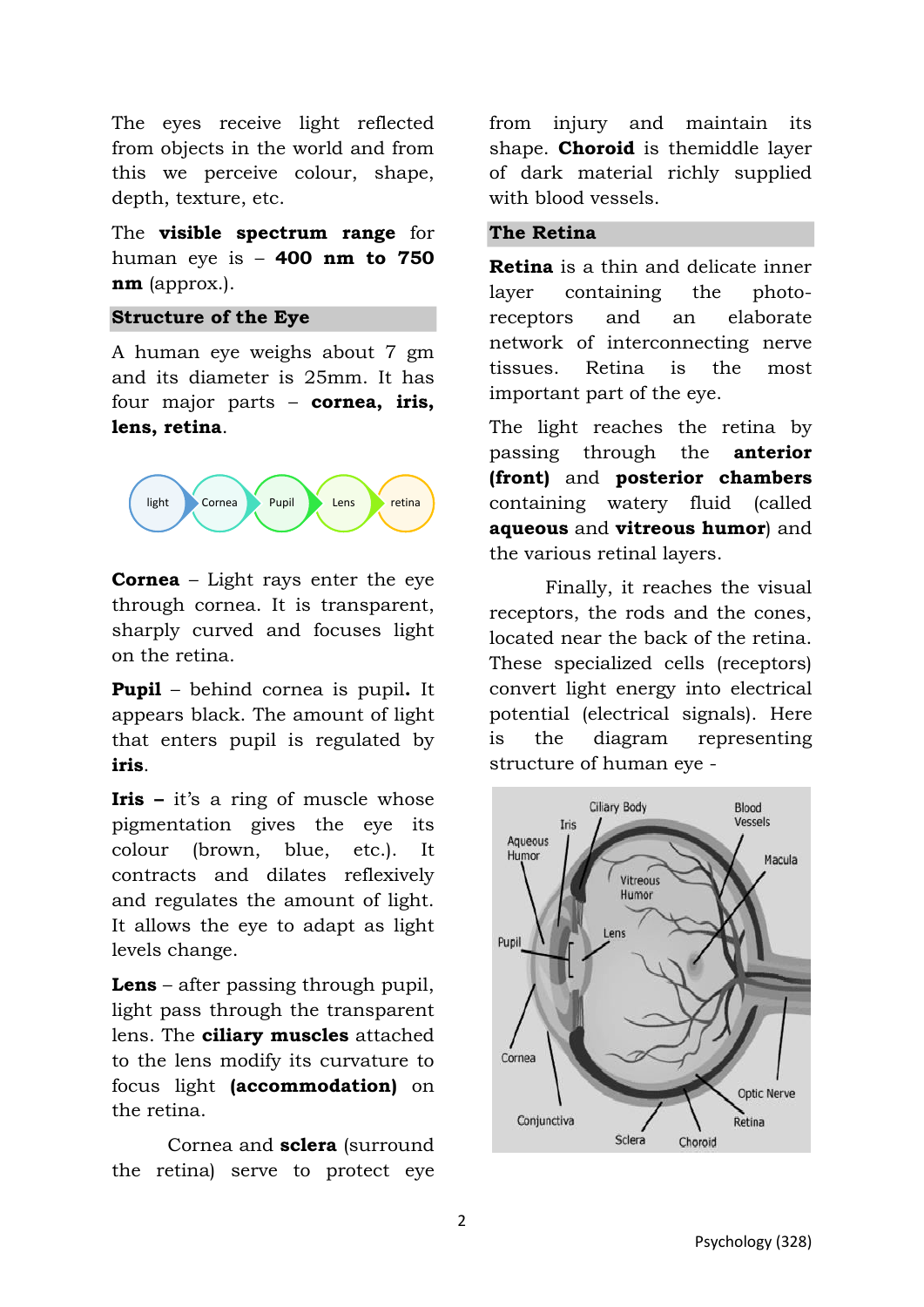## **Sensory Processes other than Vision**

After vision, audition is used more often than any other sense.

### **Audition**

Auditory receptors in the ears respond to sound waves to produce neural signals.

The **eardrum** is pushed and pulled by the **compressions** and **expansions**. It vibrates in a pattern that corresponds to the sound.

Sound waves are produced by pressure changes in the atmosphere. They have two important physical aspects: **frequency** and **amplitude**.

**Frequency** - pitch of a sound depends on its frequency; higher the frequency, higher the pitch. Its unit is **Hertz (Hz)**.

**Amplitude -** The intensity depends upon the amplitude. Its unit is **decibels (dB)**.

**Noise** – if the sound is produced by great number of unrelated sound waves, it is perceived as noise.

#### **Structure of Ear**

The ear has three major divisions:

(i) **Outer ear** - consists of pinna and auditory canal **Pinna** collects the external energy This energy travel through an air-filled **auditory canal**.

- (ii) **Middle ear**–consists of ear drum (tympanic membrane) It is stretched on the inner end of auditory canal. Any alteration in the presence of sound wave makes this move back and forth.
- (iii) **Inner ear** formed by three small bones called **ossicles (MIS)** - **Malleus** (hammer), **Incus** (anvil), and the **Stapes** (stirrup).



The vibration of the oval window creates waves in the fluid that fills the cochlea. As the waves travel through the cochlear fluid the hair cells bend to and fro. At this point, mechanical energy of waves is transduced into electro-chemical impulses that are carried by the auditory nerve to the brain.

The auditory nerve fibres convey the auditory information through series of relay stations to the auditory cortex, located in the temporal lobe of the brain.

### **The Cutaneous Sense**

The **skin** or cutaneous senses give us information about the surface of our body. Skin is the largest sense organ of the body. It is also called **somaesthetic system**. It consists of –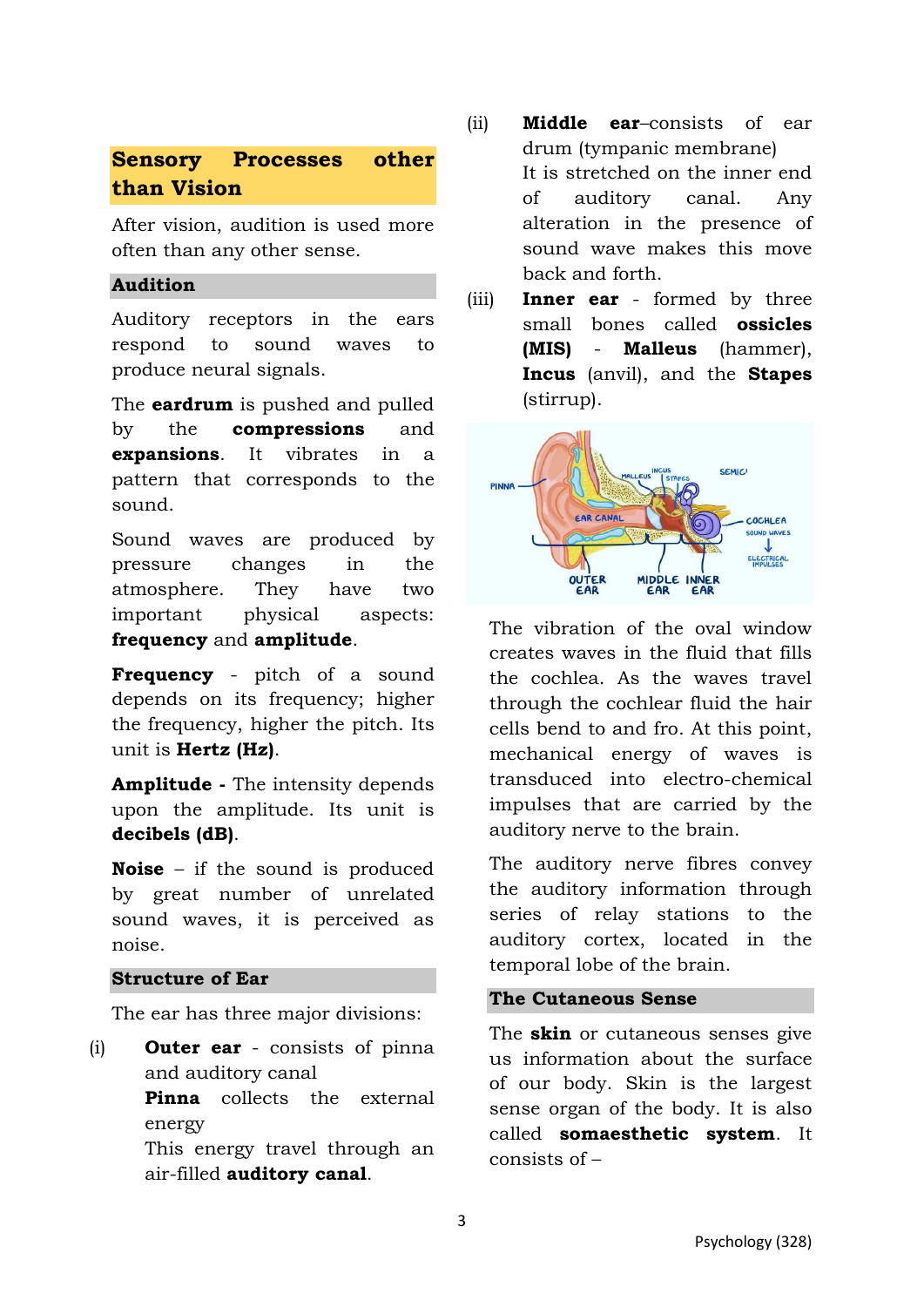**Pressure and touch**–The amount of pressure required to produce the experience of pressure varies for different body parts.

**Meissner Corpuscles** serves the pressure sense in the hairless regions of the body. The **nerve endings** do thesame for the roots of the hair. Free nerve endings convey touch impulses.

**Temperature sensation: Cold and warmth –** Experiences of cold and warmth are felt by the changes in normal **gradient** of skin temperature i.e., difference (gradient) between skin surface temperature and blood temperature.

It is believed that free nerve endings appear to be responsible for signalling information about temperature.

**Pain–** it has immense biological importance because it signals that something is wrong within the body. Evidence suggests that free nerve endings are the receptors stimulated by tissue damage.

### **The sense of taste**

Sense of taste or **gustatory system** has four basic tastes**salty, sweet, sour and bitter**.The tongue is not uniformly sensitive to all stimuli.



Taste buds contain hair cells that are the taste receptors. They are mostly found clumped together on the tongue and are called papillae.

Most of the papillae have **grooves** (moats) around their sides and when we eat or drink something. the liquid in the mouth fills up these grooves around the papillae and stimulate the hair cells chemically. The cells on their part send sensory message to the brain and results in the sensation of taste.



**The Sense of Smell** 

Smell Sense/**Olfactory system**  provides information about chemical compounds suspended in the air.

Olfactory receptors are located high up in the nasal passage, from the nostrils to the throat. These receptors lie in two small patches, one on the left and other on the right in the roofs of nasal passage. They are embedded in a mucuscoated membrane called **olfactory epithelium**.Chemicals suspended in the air pass through the nasal passages and stimulate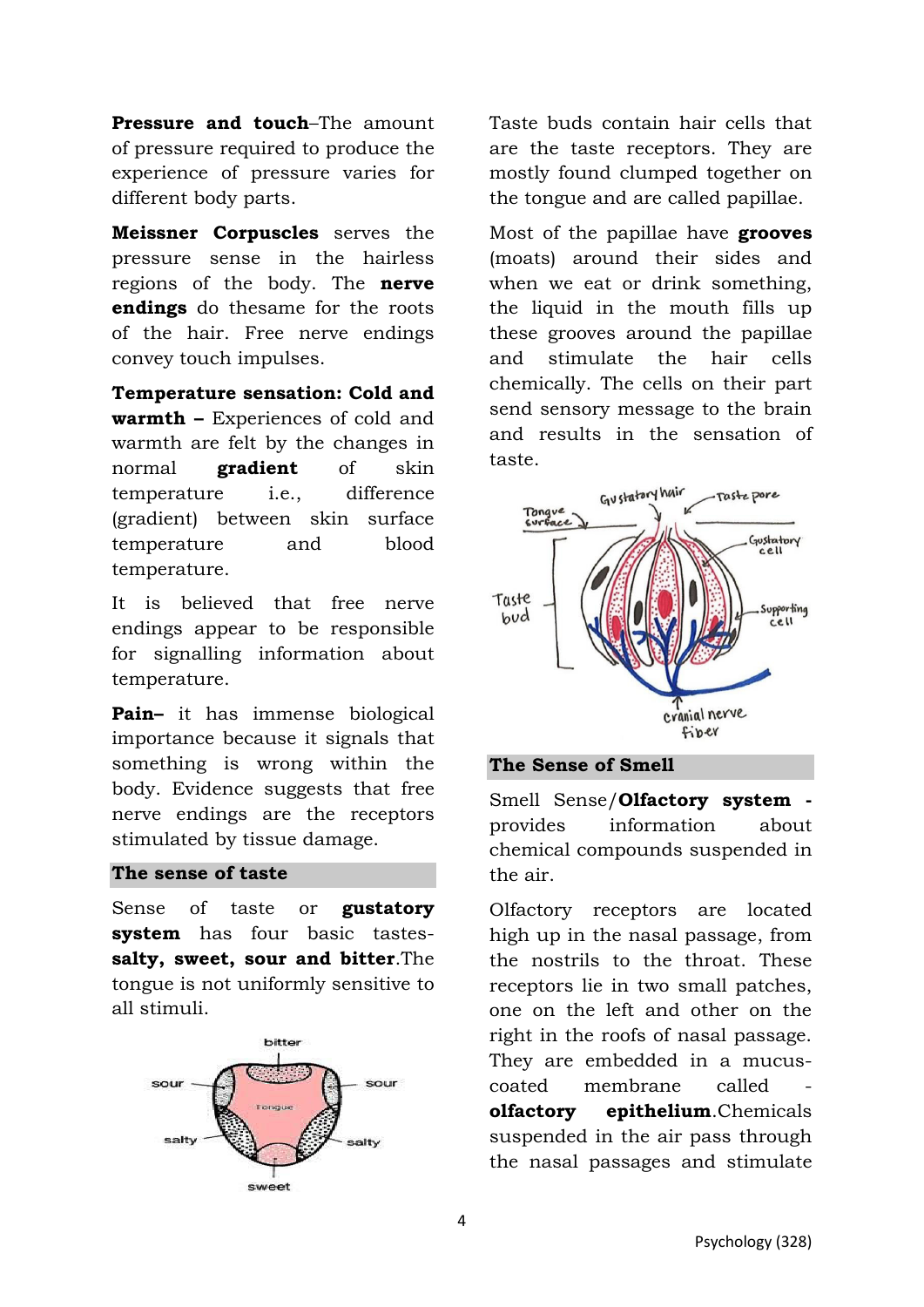the olfactory receptors which connect with the olfactory nerve.



#### **Deep Senses**

**kinesthetics System**- Skeletal movement of the body is sensed through kinesthesis, a collective term for all the information that we get from receptors in the muscles, tendons, and joints. It provides us information about the movement of the body as well as information about bodily posture and orientation.

**Vestibular System** - A group of receptors, located in the inner ear, signal the rotation of the head. The three canals in the ear contain viscous liquid that moves when the head is rotated. It provides information about the position of the head-straight up and down or tilted. The system responds to gravity and keeps us informed about our body's location in space.



## **Mind, Brain and Consciousness**

The sensory experience that we get from stimulus through our receptors is a process and a product the end outcome is what we call perception. Our conscious experience (perception) is a result of processing of information that we receive from different sense modalities (e.g., vision, audition, touch, etc.).

#### **Consciousness**

Consciousness is a state of awareness of external and internal events experienced by an individual.The state of consciousness, keeps on changing even during the waking state.Though, we can perform one action at a time where allocation of attention is required, we can simultaneously carry on the other task if it is highly learnt (it becomes automatic and no conscious control is required).

#### **Computers and Human Beings**

In certain aspects, Computer may be considered to be superior to human brain, e.g.,large memory of a computer. Its large and parallel processing capacity. On the other hand, brain is basically capable of serial processing (one task at a time).

But no computer can perform the function of thinking. It has no emotions, imagery, insight, desires, motives, creativity, consciousness.